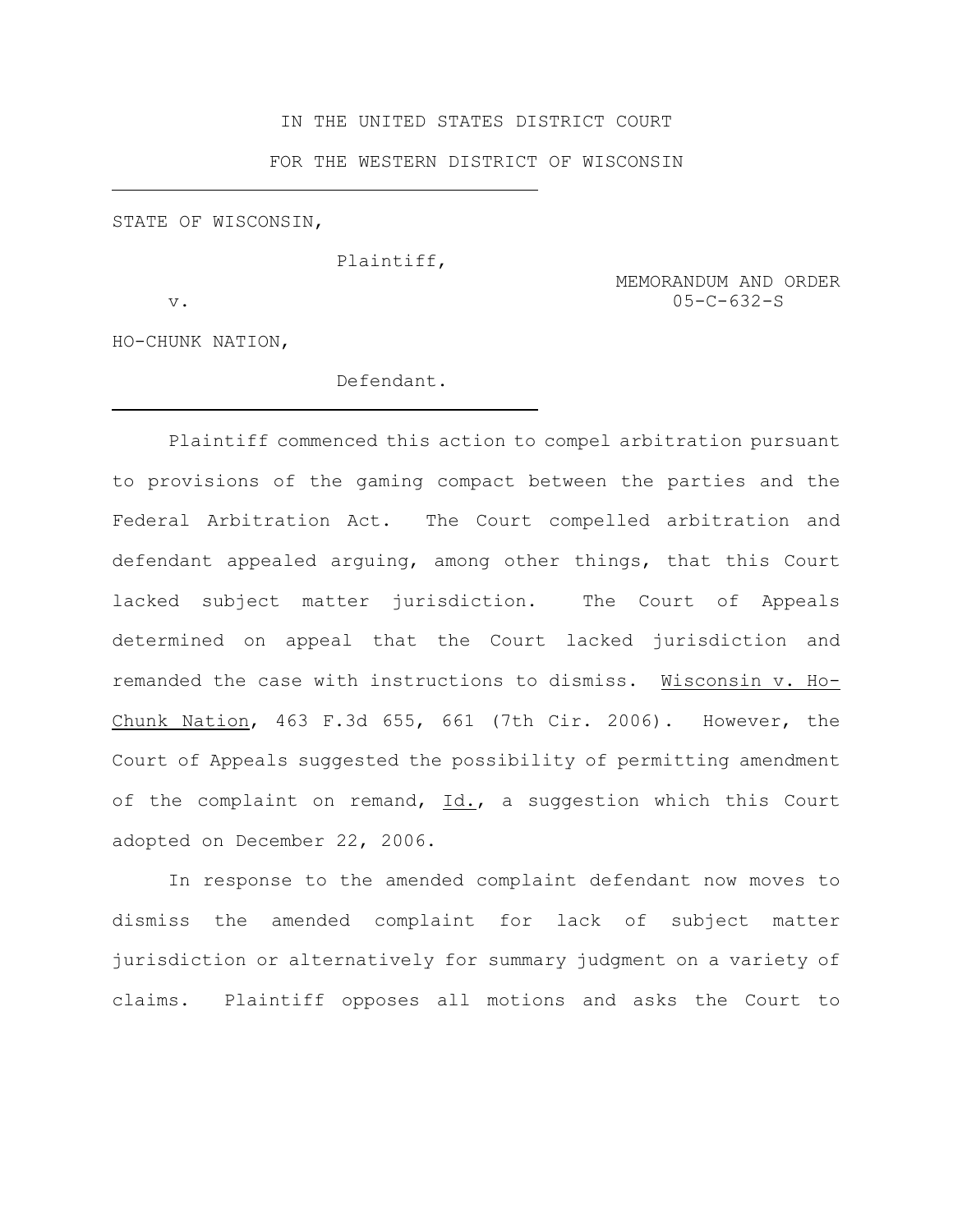proceed to resolution on the merits of its claims. The following facts are undisputed for purposes of the pending motions.

#### FACTS

In 1992 the two parties entered into a gaming compact ("Compact") enabling defendant to conduct certain class III games (slot machines and black jack) within the meaning of the Indian Gaming Regulatory Act ("IGRA"). In 1998, the compact was amended to provide exclusive rights to defendant to conduct class III gaming and to require payments of \$6.5 million (2000), \$7.5 million (2001 and 2002) and \$8 million per year (2003 and 2004).

The compact was amended on April 25, 2003 to permit a full range of Las Vegas style class III games, to make the term of the compact indefinite and to increase the payments from defendant to plaintiff ("Second Amendment"). Both parties expressly waived sovereign immunity with respect to any claim brought to enforce the Compact provisions, including suits to collect money under the Compact or to compel arbitration. The Second Amendment significantly increased defendant's required payments, requiring payments of \$30 million in 2003 and 2004 and a percentage of defendant's net win in subsequent years. However, the Second Amendment also provides that the payment obligations would be eliminated in the event a court of competent jurisdiction invalidated the duration provision.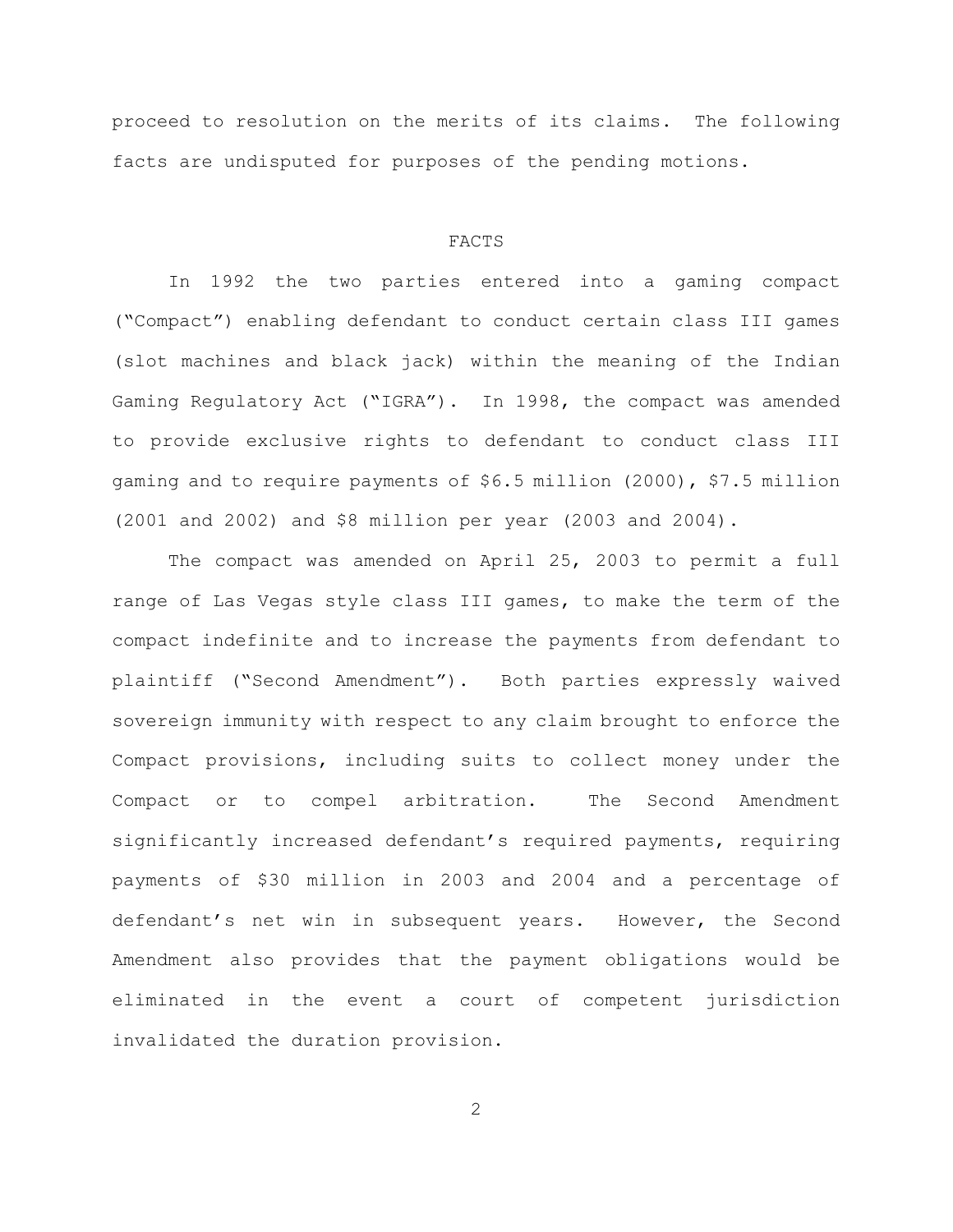On May 13, 2004 the Wisconsin Supreme Court in Panzer v. Doyle, 2004 WI 52, 271 Wis. 2d 295, 680 N.W.2d 666, held a similar compact amendment, including a similar duration provision, between Wisconsin and the Forest County Potawatomi tribe to be invalid as exceeding the governor's authority under the Wisconsin Constitution and unlawfully authorizing games precluded by the Wisconsin Constitution.

Following Panzer, defendant ceased conducting the additional class III games authorized by the Second Amendment and ceased making payments to plaintiff. The parties engaged in additional unsuccessful negotiations concerning further compact amendments. On June 16, 2005 defendant filed an arbitration complaint pursuant to the terms of the Second Amendment seeking damages from the voiding of the additional class III game provisions. Plaintiff counterclaimed in arbitration for recovery of the payments not made. Following this Court's order compelling arbitration, the parties began arbitration and mediation proceedings before the appointed arbitrator.

On July 14, 2006, the Wisconsin Supreme Court partially abrogated Panzer, holding, inter alia, that the expansion of class III gaming in the 2003 compact amendments (including the Second Amendment) was lawful. Dairyland Greyhound Park, Inc. v. Doyle, 2006 WI 107, ¶ 91, 719 N.W.2d 408. Thereafter, defendant resumed conducting the broader range of class III games authorized by the Second Amendment.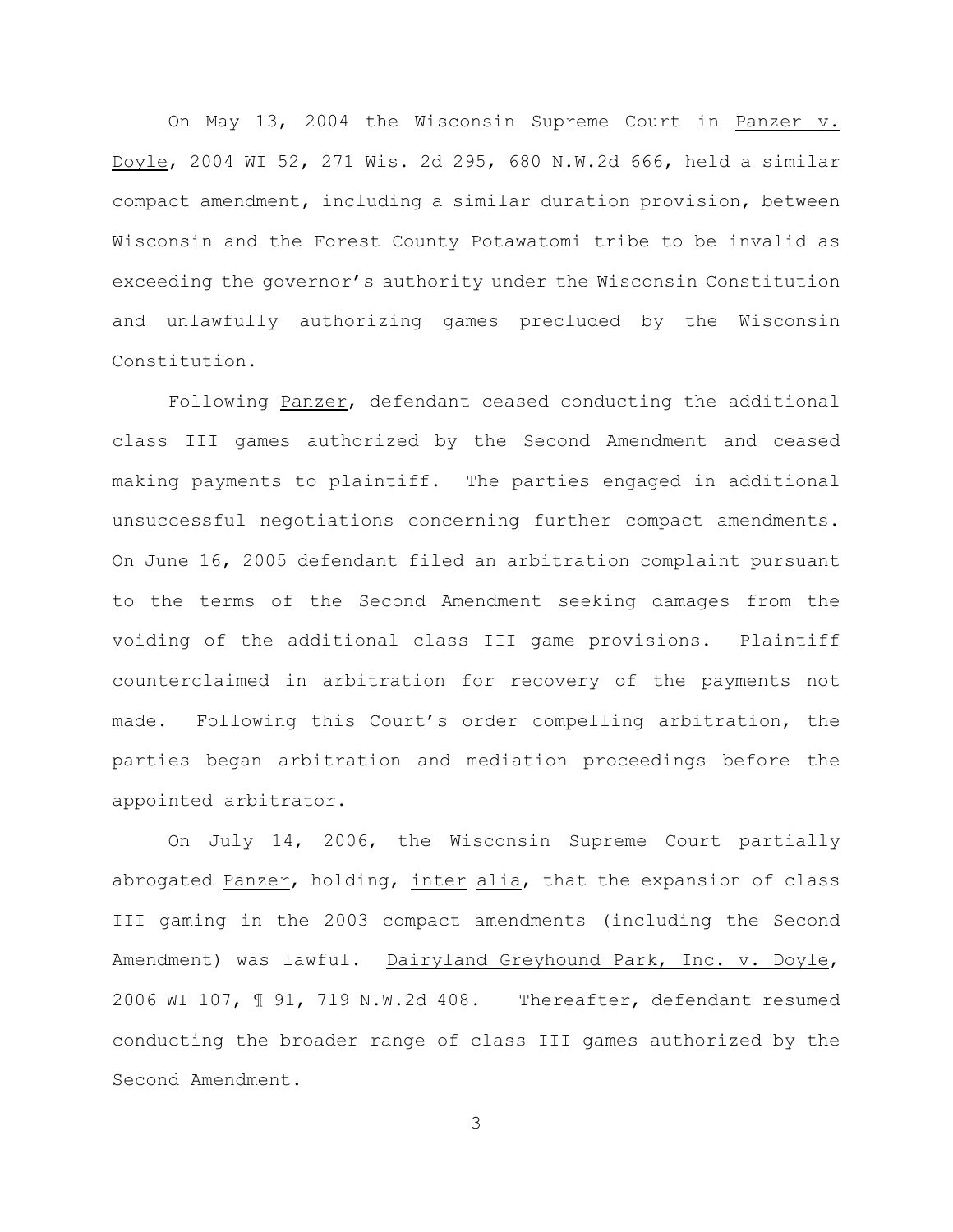The amended complaint seeks a declaration that defendant's conduct of class III gaming is a violation 25 U.S.C. § 2710(d)(1)(C) because it is not conducted in conformance with a State-Tribal compact and an injunction against defendant's continued class III gaming. The amended complaint also alleges claims for breach of contract and seeks to compel performance under the compact terms.

### MEMORANDUM

Defendant seeks to dismiss the complaint for lack of subject matter jurisdiction. Alternatively, defendant seeks summary judgment on the individual claims, contending that the facts fail to establish that it has breached the compact by failing to make payments or by its conduct in arbitration.

# Jurisdiction

Plaintiff's principal jurisdictional basis is 28 U.S.C. § 1331 and 25 U.S.C.  $\frac{1}{2}$  2710(d)(7)(A)(ii) which provides:

> The United States district courts shall have jurisdiction over –

. . .

(ii) any cause of action initiated by a State or Indian tribe to enjoin a class III gaming activity located on Indian lands and conducted in violation of any2 Tribal-State compact entered into under paragraph (3) that is in effect, ...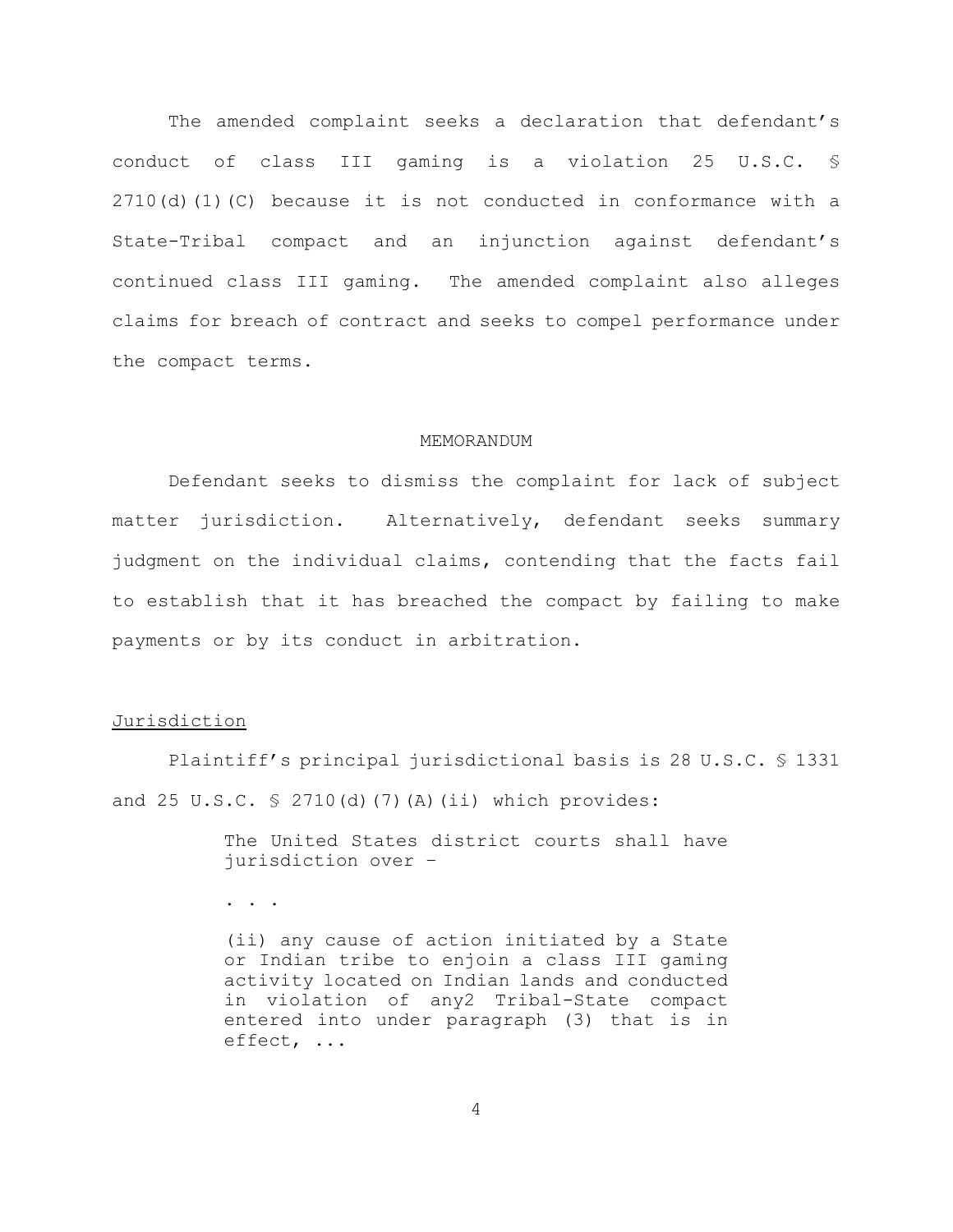The provision not only affords subject matter jurisdiction over such an action but also acts as a limited Congressional waiver of tribal sovereign immunity. See Florida v. Seminole Tribe of Florida, 181 F.3d 1237, 1242 (11th Cir. 1999).

On its face, plaintiff's second cause of action seeks precisely this relief and therefore invokes the Court's jurisdiction. Specifically, the second cause of action seeks to enjoin further class III gaming activities on tribal lands alleging that defendant failed to make required payments in 2004, 2005 and 2006 and failed to submit to binding arbitration as required by the Compact and therefore any continued conduct of class III gaming is in violation of the Compact.

 Defendant argues that jurisdiction is not properly invoked under this provision because, even accepting that it is in breach of some aspects of the compact, the actual class III gaming operations are not "in violation of" the compact within the meaning of IGRA. Specifically, defendant urges the Court to interpret this provision to mean that a claim for an injunction against class III gaming invokes the jurisdiction of § 2710(d)(7)(A)(ii) if, for example, a tribe violates the compact by gaming after agreed hours, but not if the tribe refuses to turn over the agreed share of profits from the gaming. Defendant reasons that in the former case the gaming itself is in violation of the agreement, while in the latter the gaming is in compliance, but some other aspect of the agreement is breached.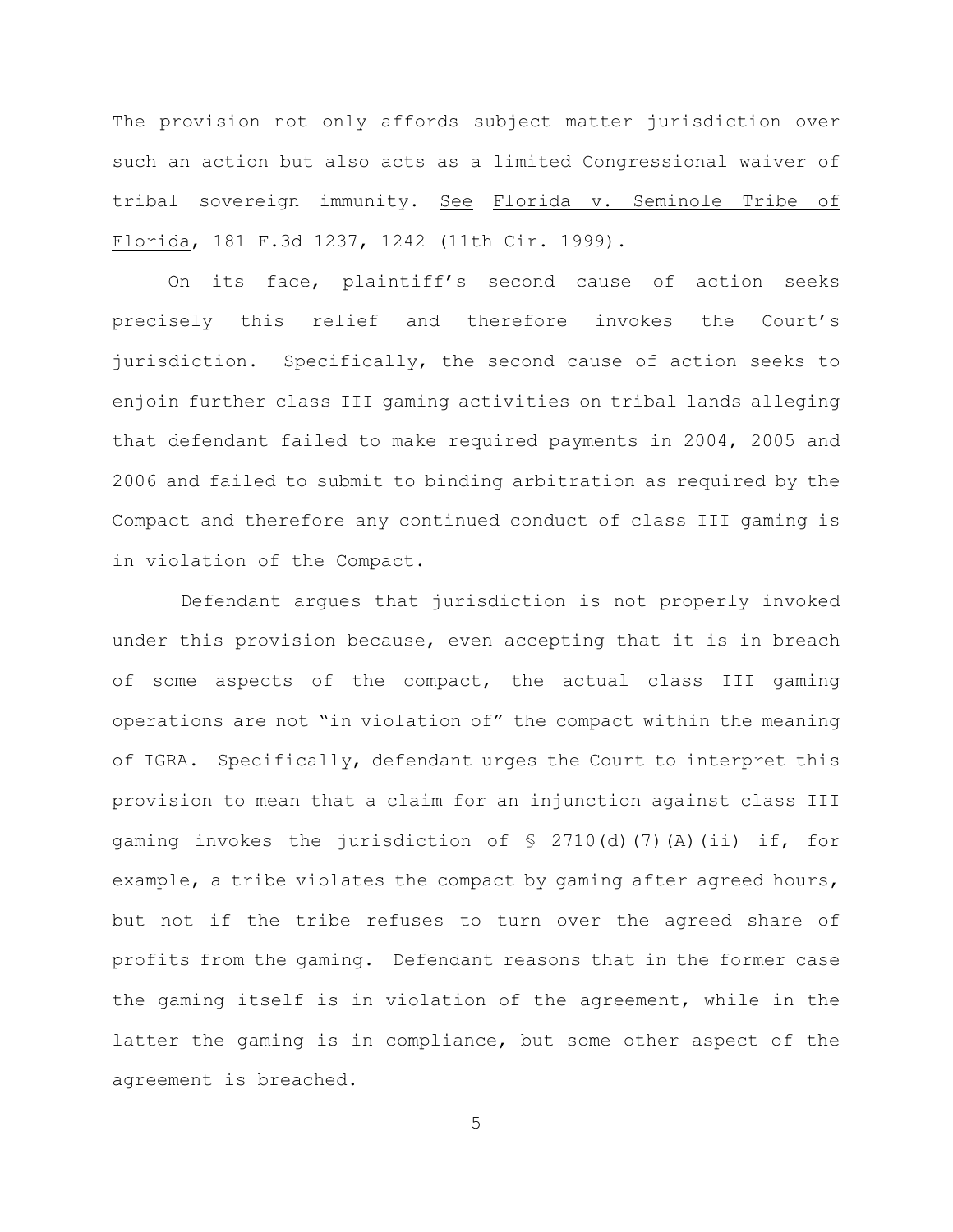Defendant's proffered interpretation, while plausible, is not reasonable in light of the language, purpose and context of the statute. An equally plausible and far more reasonable literal reading of the statute is that states or tribes may bring an action to enjoin class III gaming if the tribe conducting the gaming is in violation of the compact which authorizes it. The latter interpretation is confirmed by 25 U.S.C.  $\frac{1}{5}$  2710(d)(1)(C) which makes it unlawful to conduct class three gaming unless it is "conducted in conformance with a Tribal-State compact." A tribe which ignores all obligations to split gaming revenue with the state cannot reasonably be viewed as conducting gaming in conformance with the compact. Yet defendant's interpretation would require this result and render the State powerless to enforce the compact in any way.

The likely Congressional intent in enacting the statute was to provide a remedy for compact violations which limits impingement on tribal sovereignty by stopping short of statutorily waiving sovereign immunity against a suit for money damages or to compel specific performance. Gaming is only lawful if a compact with the state is reached and only then if conducted in accordance with the compact. The logical corollary is that the State be able to sue to enjoin the authorized gaming in the event the Tribe fails to comply with the requirements of the compact. The only circuit court of appeals to have addressed the issue affirmed jurisdiction under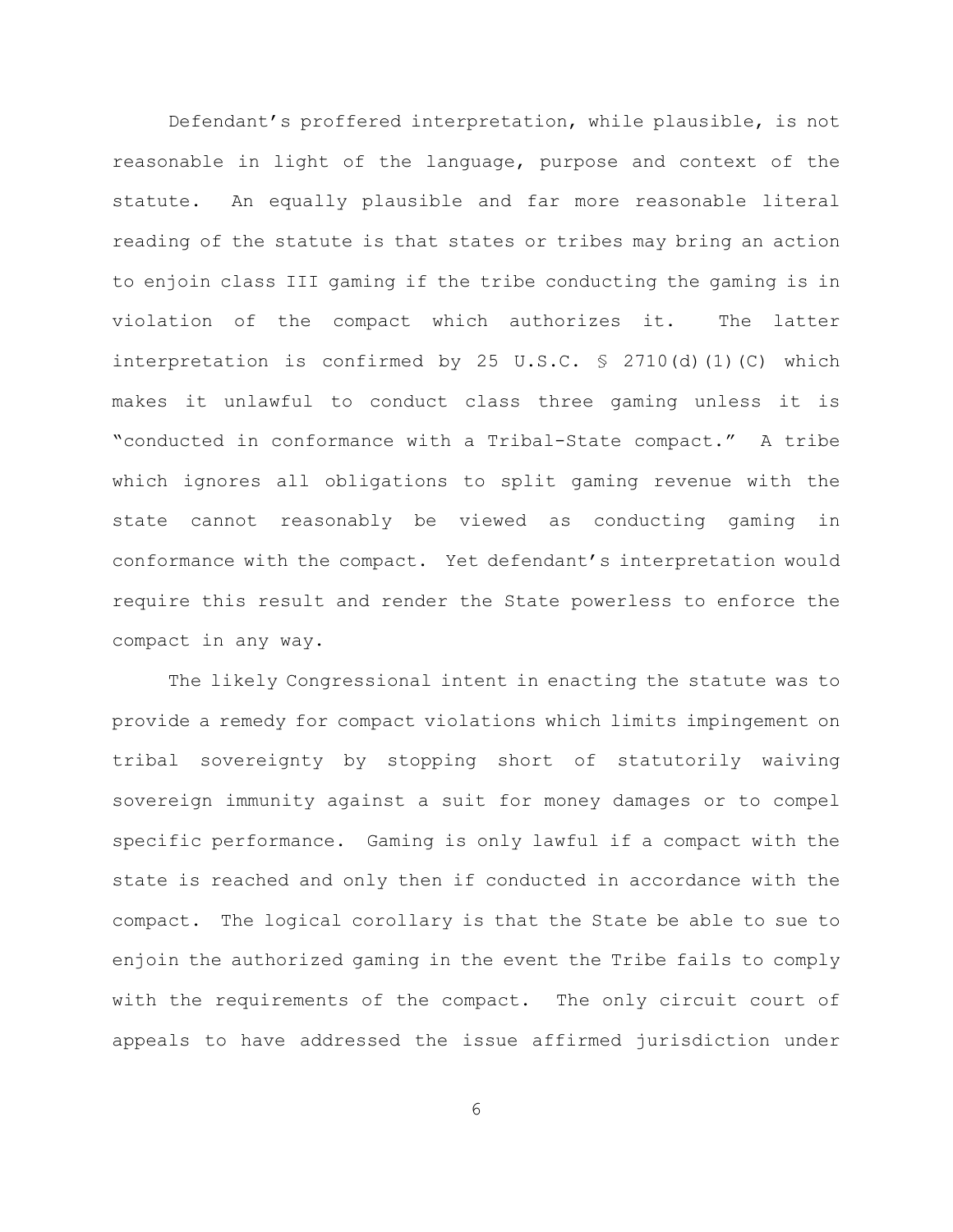nearly identical circumstances. New Mexico v. Pueblo of Pojoaque, 30 Fed. Appx. 768 (10th Cir. 2002)(opinion not designated for publication in federal reporter).

Defendant's proffered interpretation leads to the absurd result that a minor infraction of a compact provision prescribing gaming hours would support an injunction, while a major breach going to the heart of the compact would stand remediless. Furthermore, the cases on which defendant relies, Florida v. Seminole Tribe, 181 F.3d 1237 and Cabazon Band of Mission Indians v. Wilson, 124 F.3d 1050 (9th Cir. 1997) do not support defendant's position. Both cases hold that  $\frac{1}{2}$  2710(d)(7)(A)(ii) does not authorize a suit in the absence of some violation of an existing compact. 181 F.2d at 1242 (no compact entered into); 124 F.3d at 1060 (attempted action based on conduct not proscribed by compact). Neither holding is applicable to the facts of this case where an express violation of an existing compact term is alleged.

Accordingly, the Court concludes that it has jurisdiction over the plaintiff's claim to enjoin Class III gaming and over all other related pending claims pursuant to 28 U.S.C. § 1367. For purposes of the present motion, there is no need to determine whether there are additional independent bases for jurisdiction over other claims.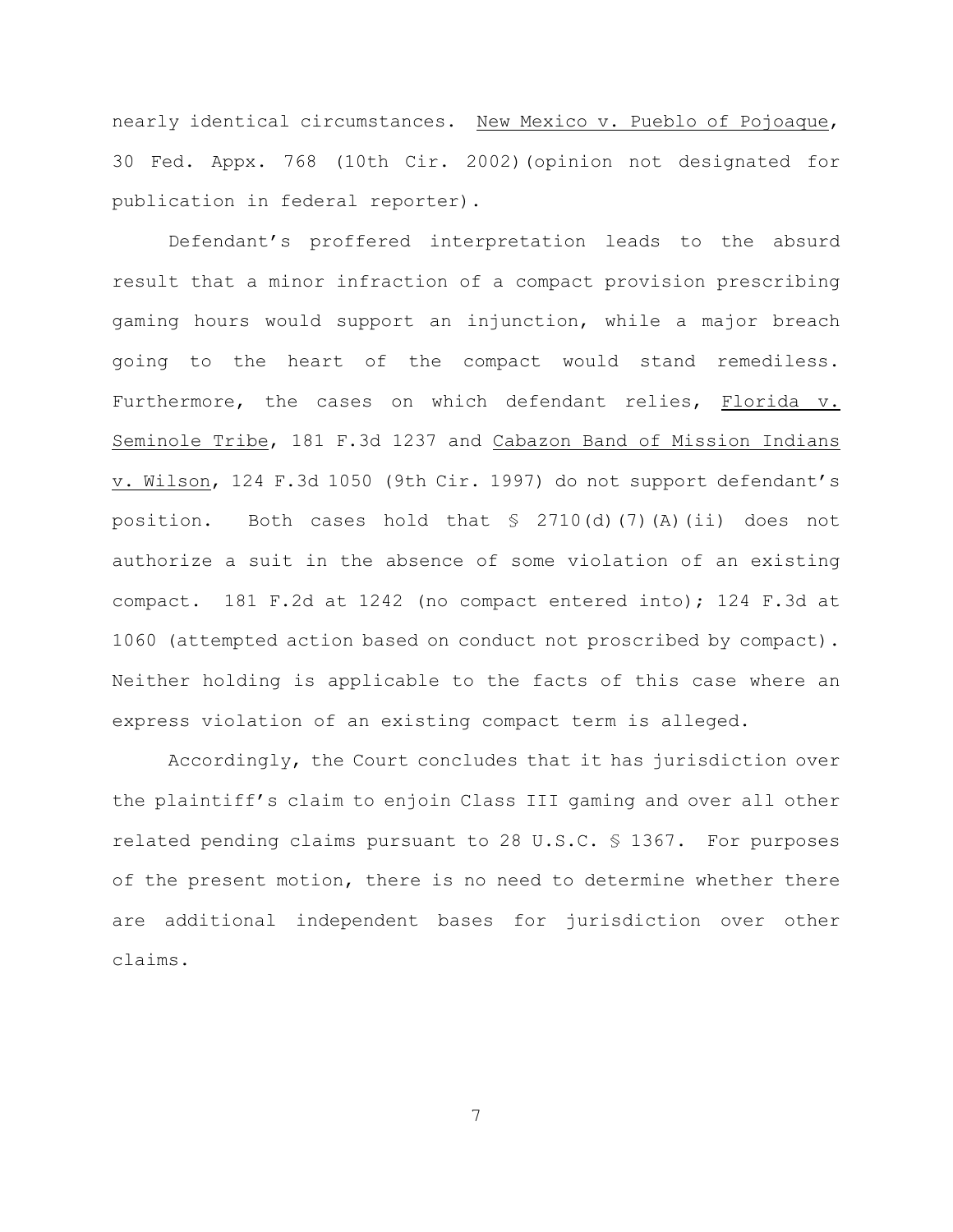# Summary Judgment

Having concluded that there is jurisdiction over the complaint, the Court now considers defendant's challenges to the merits of the claims. There are five such challenges: (1) as a matter of law defendant did not breach the compact by failing to make payments, (2) the arbitration provision is void and unenforceable, (3) defendant has not refused to submit to binding arbitration, (4) plaintiff is precluded from initiating an action to determine its good faith, (5) the Federal Arbitration Act does not apply to contracts affecting only Indian commerce.

Summary judgment is appropriate when, after both parties have the opportunity to submit evidence in support of their respective positions and the Court has reviewed such evidence in the light most favorable to the nonmovant, there remains no genuine issue of material fact and the moving party is entitled to judgment as a matter of law. Rule 56(c), Fed. R. Civ. P. A fact is material only if it might affect the outcome of the suit under the governing law. Disputes over unnecessary or irrelevant facts will not preclude summary judgment. A factual issue is genuine only if the evidence is such that a reasonable factfinder, applying the appropriate evidentiary standard of proof, could return a verdict for the nonmoving party. Anderson v. Liberty Lobby, Inc., 477 U.S. 242, 254 (l986). Under Rule 56(e) it is the obligation of the nonmoving party to set forth specific facts showing that there is a genuine issue for trial.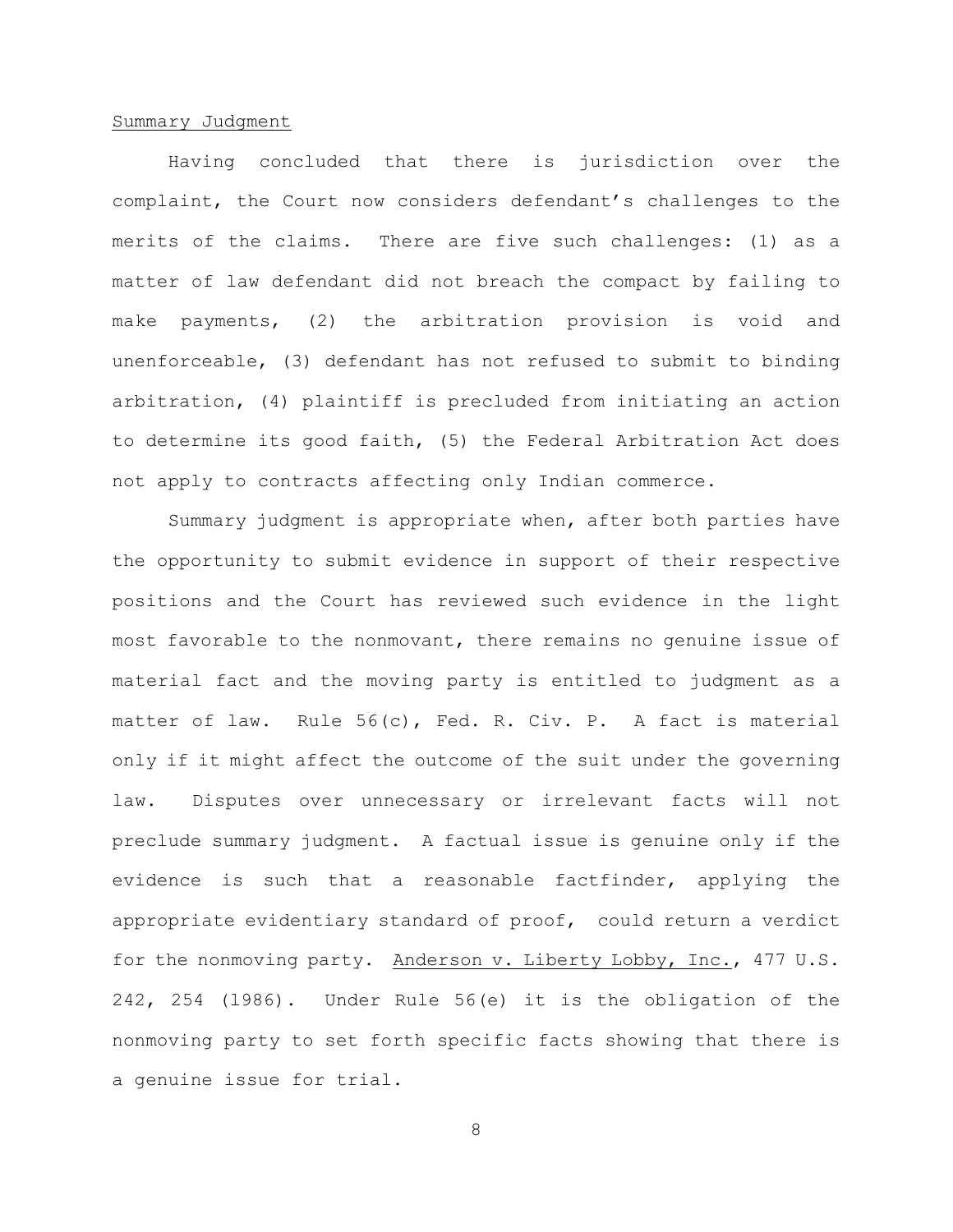*Breach of compact -- failure to pay.* Defendant seeks summary judgment on any claims which depend on an alleged breach of the compact for failure to pay the specified fees. Defendant argues that it was relieved from its obligation to make payments when the Wisconsin Supreme Court invalidated the indefinite duration provision of the Wisconsin compact with the Forest County Potawatomi tribe in Panzer v. Doyle, 2004 WI 52 at ¶ 82. Plaintiff contends that the Panzer decision did not impact payment obligations under the Compact.

The operable provision of the Compact, paragraph 15A of the Second Amendment provides:

> In the event that Paragraph 7 (Duration) of this Second Amendment is disapproved, in whole or in part, by the Secretary of the Interior or is found unenforceable or invalid by a court of competent jurisdiction, The State shall refund the amounts paid by the Nation to the State in the first two years under paragraph 12 of the Second Amendment. In addition, the Nation shall not be required to make any further payments under paragraph 12 of this Second Amendment, and the parties shall negotiate in good faith to reach agreement on substitute provisions for Paragraphs 7 and 12. If a mutually satisfactory solution is not achieved within sixty (60) days of the Secretary's action or the court's decision, the Parties shall resolve the dispute pursuant to Paragraph 11 of this Second Amendment.

The legal issue presented concerns the interpretation of the first sentence and particularly whether the decision in Panzer, which invalidated a similar provision in a different compact, satisfies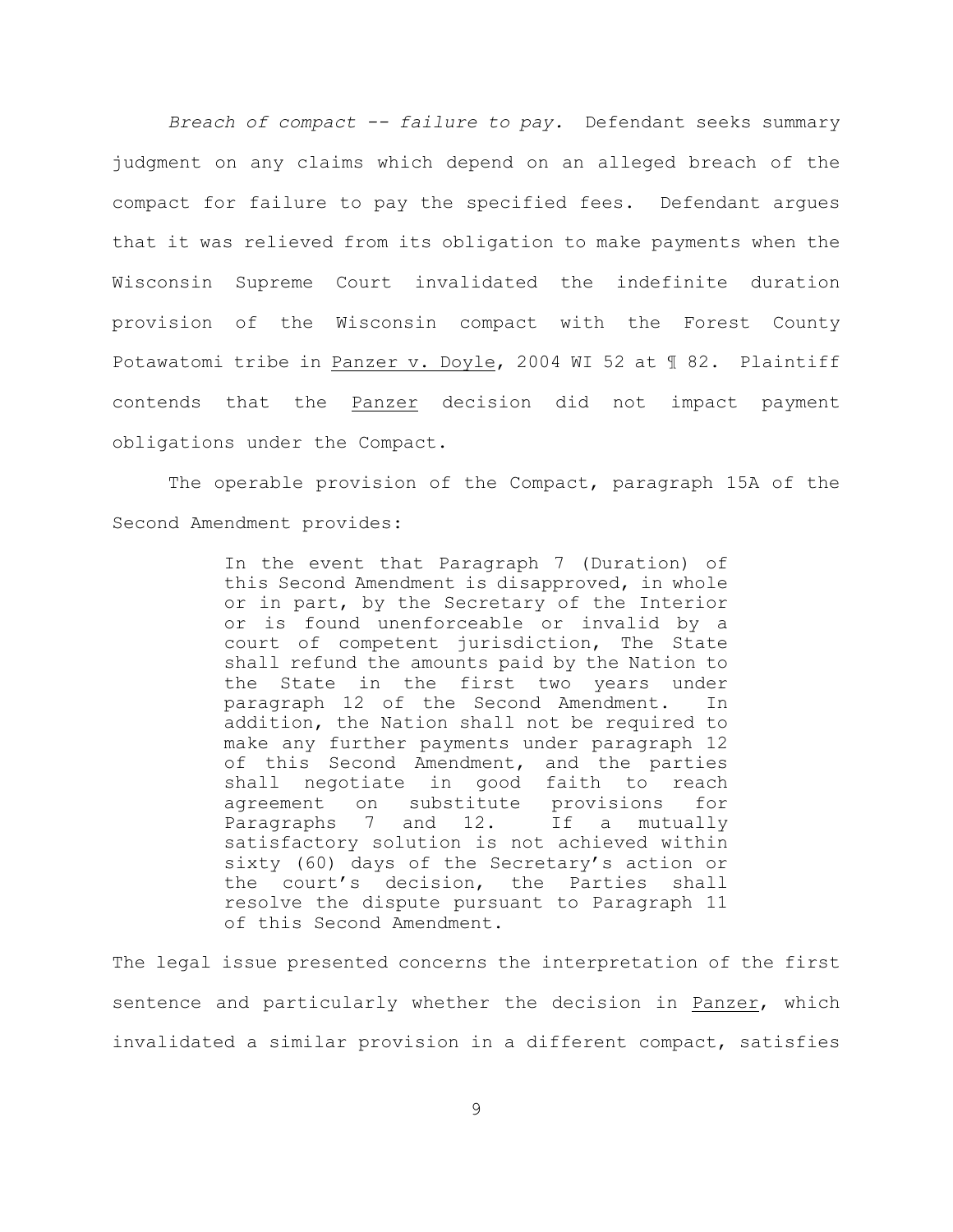the requirement that "Paragraph 7 of this Second Amendment ... [be] found unenforceable or invalid by a court of competent jurisdiction," thereby relieving defendant of its obligation to pay.

A compact is a contract, subject to the ordinary rules of contract construction. See Texas v. New Mexico, 482 U.S. 124 128 (1987). The goal of contract interpretation is to ascertain the intent of the parties from the language of the agreement. Dairyland Greyhound Park, 2006 WI 107 at ¶ 61. The literal language of the Compact relieves defendant of its obligations if a court of competent jurisdiction finds paragraph 7 of the Second Amendment unenforceable or invalid. The invalidation of a similar provision of the Forest County Potawatomi compact in Panzer does not literally satisfy the requirement. Nevertheless, Panzer made clear that an immediate challenge to the validity of paragraph 7 of the Second Amendment would likely be successful. The question is whether the parties intended to distinguish between a ruling on the validity of the Compact itself and a general legal ruling which called its validity into question.

Based on the language the parties used, the distinction is important and the parties very likely intended the literal requirement to apply. Panzer posits the following intent of the parties:

> Because the state would pay a heavy financial price if it were able to lawfully and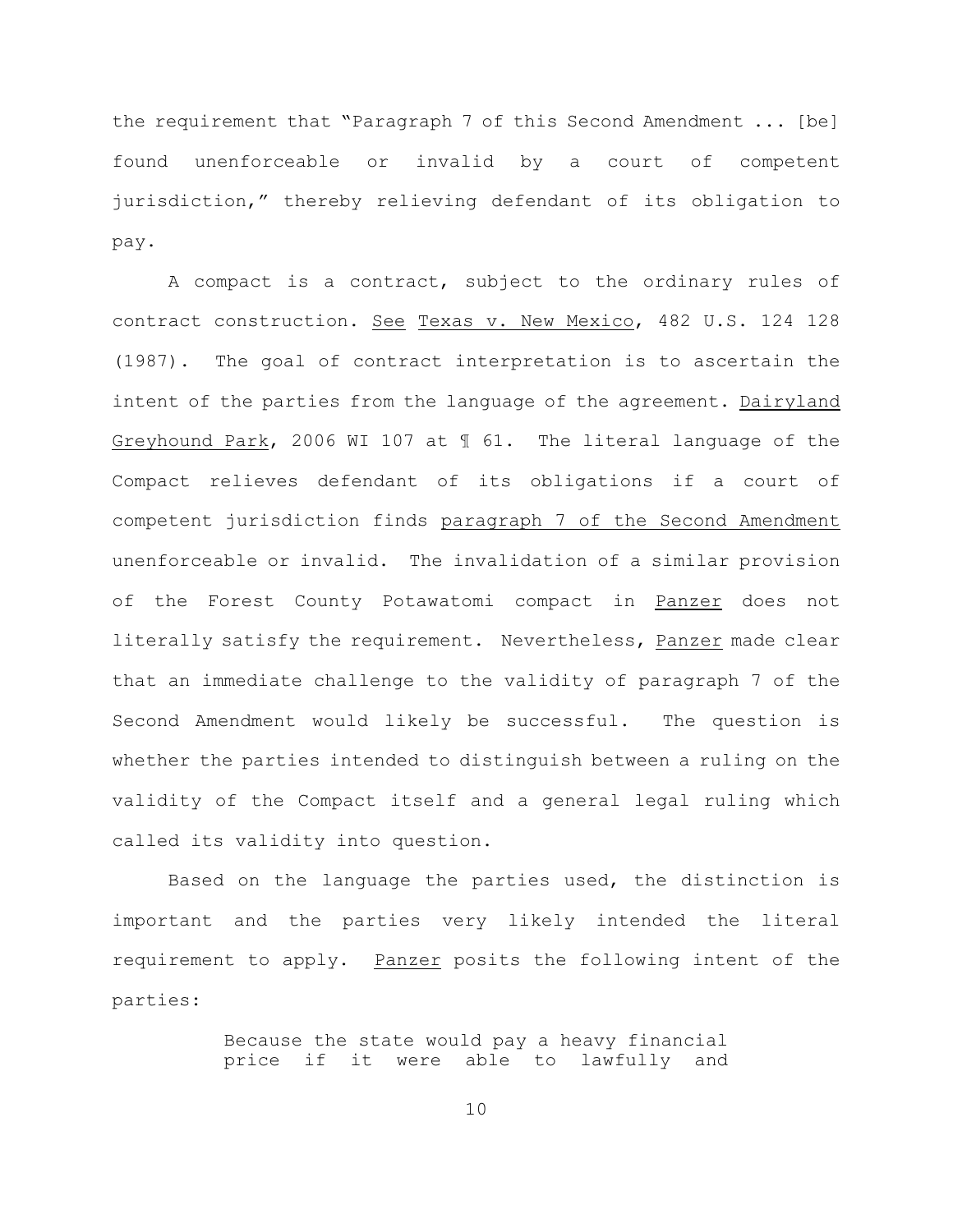unilaterally repudiate the duration provision, the refund provision of the 2003 amendments resembles a sort of poison pill.... If the duration were somehow voidable, the financial penalty attending success in avoiding it provides a serious barrier to pursuing that remedy.

2004 WI 52 at ¶ 75. The parties contemplated that the duration provision might become voidable (as it arguably did after Panzer), and adopted paragraph 15A as a disincentive for the state to actually void the provision by seeking a court determination. Indeed, the provision was apparently successful as plaintiff did not challenge any of the tribal gaming compacts on the basis of Panzer, instead continuing to treat them as though they remained in effect and to collect the payments.

The importance of the distinction between a decision which arguably renders the duration clause voidable, and a court determination that the clause is actually invalid and unenforceable is illustrated by the subsequent decision in Dairyland. While Dairyland did not expressly address the validity of the duration provision, 2006 WI 107, ¶ 2, fn. 4, its analysis called the continuing survival of the Panzer duration ruling into question. See Id. at  $\mathbb I$  111 (Prosser concurring in part, dissenting in part).

The parties intentionally agreed to limit the paragraph 15A trigger to an actual successful legal challenge to the validity or enforceability of paragraph 7 of the Second Amendment. An event which has not occurred and may never occur. As a result, defendant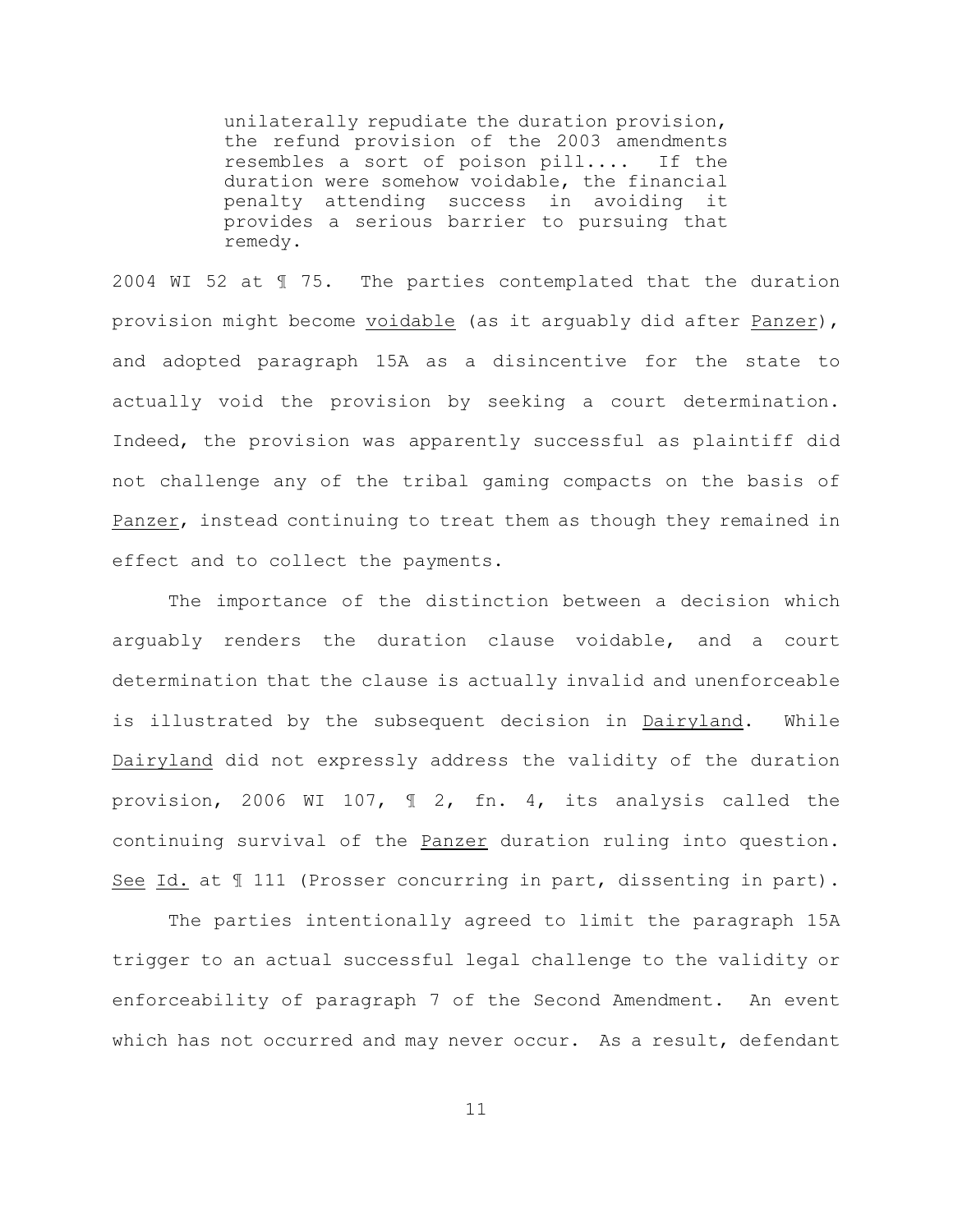is not entitled to summary judgment that paragraph 15A relieved it of its payment obligations under the Compact.

*Dispute resolution under paragraph 15A.* Defendant seeks summary judgment that the requirement of paragraph 15A that negotiation for a new provision be resolved by arbitration is preempted by IGRA. Based on the determination above that there has been no event to trigger the paragraph 15 provisions, the issue is moot.

*Breach of compact – refusal to negotiate or arbitrate.* Defendant maintains that there are no facts which could sustain a finding that it has refused to negotiate or arbitrate as required by paragraph 11 of the Second Amendment. In response, plaintiff points to defendant's assertion that this Court lacks jurisdiction to enforce an arbitration award, that it needed time to discuss the matter of submitting all disputes to binding arbitration with the tribal legislature, and the filing of the present motion. It has been apparent from the outset of this action that neither party is interested in obtaining an expeditious resolution of the dispute. However, merely pursuing every possible non-frivolous legal and procedural argument does not constitute a refusal to negotiate or arbitrate in compliance with the Compact. Plaintiff's alleged evidence of bad faith amounts to nothing more than allegations of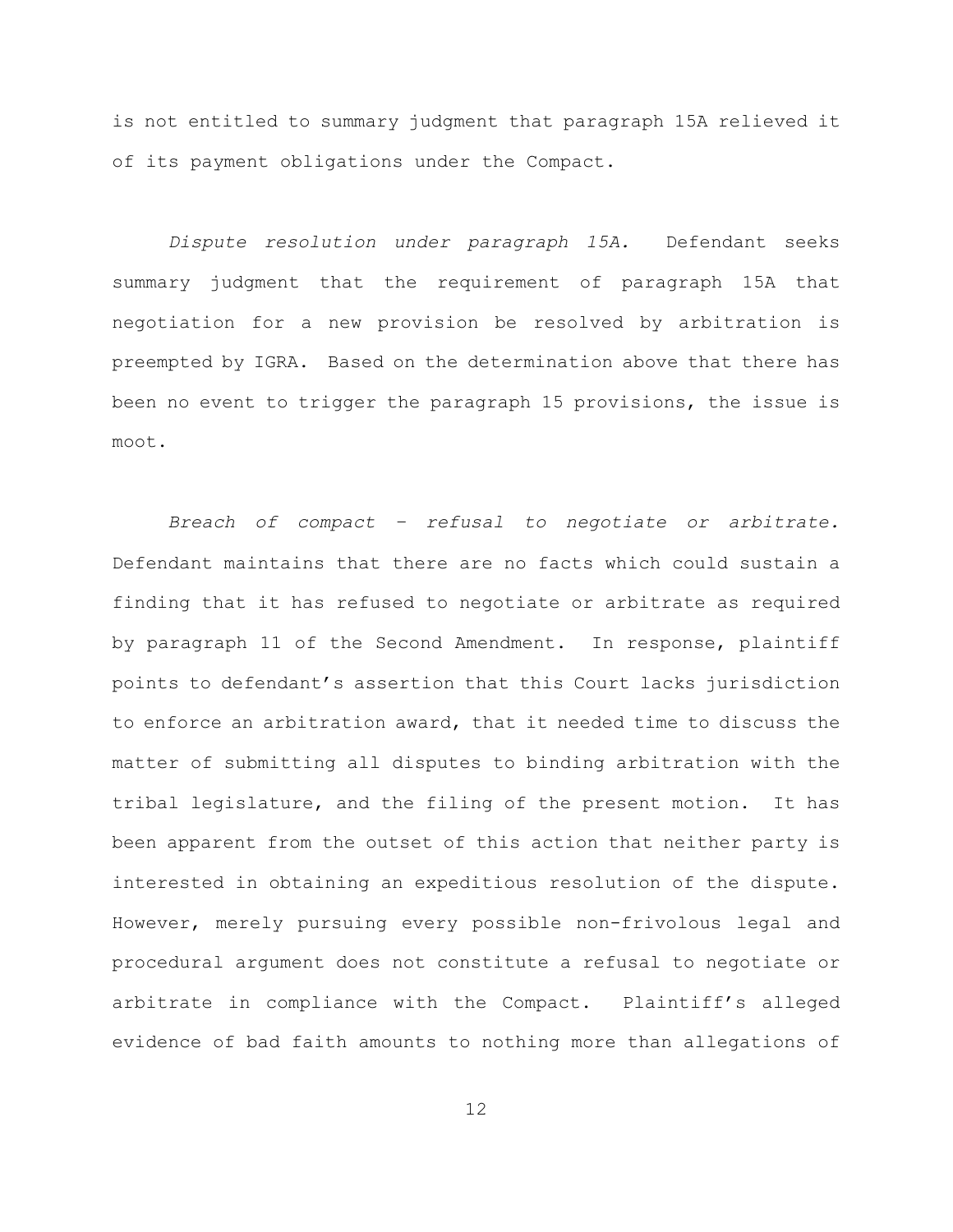vigorous legal defense and could not support a finding of breach. Because plaintiff has failed to bring forth sufficient evidence to sustain a factual finding in its favor, defendant's motion for summary judgment on the claim must be granted.

*Declaratory relief – determination of good faith.* In addition to seeking a determination that defendant has failed to negotiate and arbitrate in good faith, plaintiff seeks a declaration that it has negotiated in good faith. For purposes of the present motion, defendant does not argue that the facts support a finding that plaintiff has failed to negotiate in good faith. Rather, it argues that plaintiff has no right to seek, and this Court has no right to grant the relief sought.

Plaintiff seeks declaratory relief pursuant to 28 U.S.C. § 2201. Jurisdiction is assessed on whether the court would have jurisdiction over the presumed suit by the defendant. GNB Battery Technologies, Inc. v. Gould, Inc., 65 F.3d 615, 619 (7th Cir. 1995). Here, the Court would have jurisdiction over a suit by the tribe in accordance with 25 U.S.C.  $\frac{1}{2}$  2710(d)(7(A)(1), an action which the Tribe has previously threatened. Accordingly, there is no jurisdictional impediment to the request for declaratory relief.

*Applicability of Federal Arbitration Act.* Defendant moves for summary judgment on plaintiff's claims to compel arbitration on the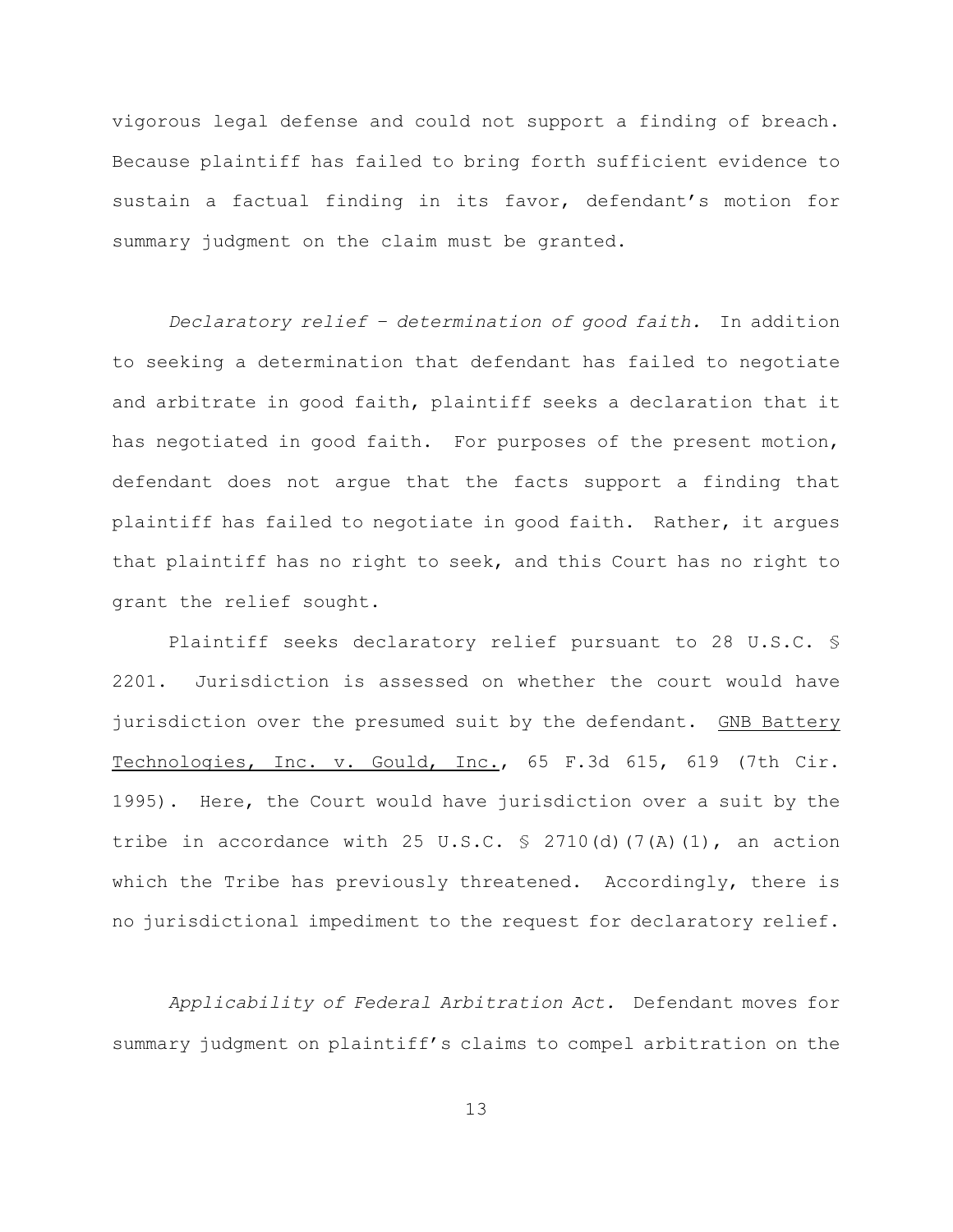basis that the Federal Arbitration Act is inapplicable because the Compact involves only Indian Commerce which is not encompassed by the FAA. The Court has already addressed this identical argument in its memorandum and order of December 8, 2005:

> 9 U.S.C. § 2 limits the application of the FAA to a written provision in a contract "evidencing a transaction involving commerce." 9 U.S.C. § 1 defines "commerce" as "commerce among the several states or with foreign<br>nations..." Defendant constructs an Defendant constructs an elaborate argument that a contract between a tribe and a state does not arise under either the Interstate or Indian Commerce Clauses of the Constitution and therefore is not commerce within the meaning of the FAA. Assuming defendant is correct that the state-tribal compact itself is technically not "commerce" in the Constitutional sense, that fact is irrelevant. The Supreme Court has held that the phrase "involving commerce" as used in the Act is intended to broadly cover contracts that "affect commerce" Allied-Bruce Terminix Cos., Inc. v. Dobson, 513 U.S. 265, 273-74 (1995). The question is not whether the compact itself is interstate commerce, but whether the compact in fact affects commerce. Id. at 281-82. The compact significantly affects interstate commerce both in terms of equipment and service vendors and the attraction of interstate gaming customers. Accordingly, the FAA applies to permit enforcement of the parties agreement to arbitrate.

Defendant now moves to reconsider this ruling. Very little of defendant's argument goes to the dispositive legal conclusion of the Court: that the FAA applies to contracts that affect interstate commerce, which the Compact certainly does. There is simply no question that an agreement which authorizes and permits the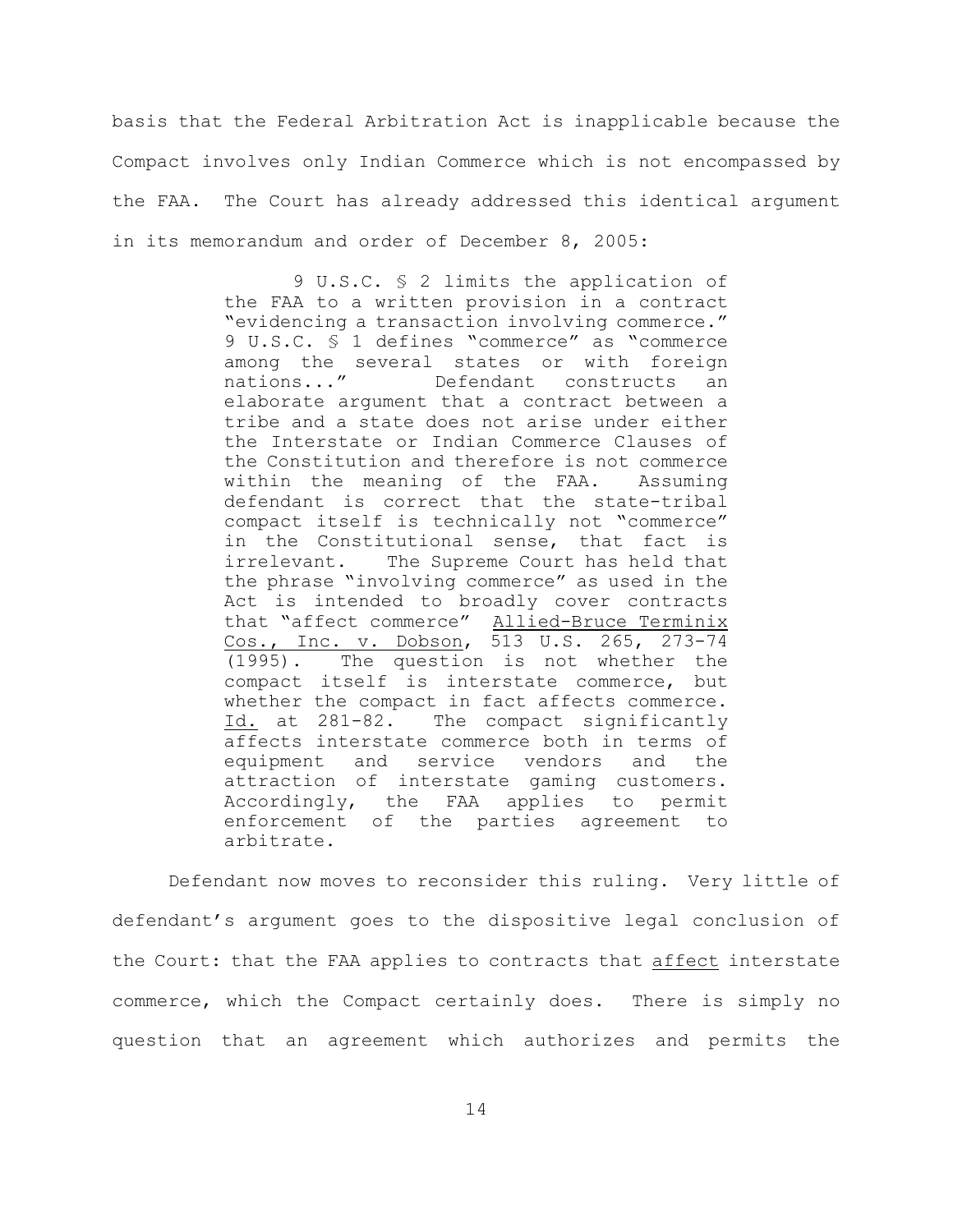operation of gaming casinos attracting interstate customers and contracting with interstate suppliers affects interstate commerce.

To argue that the compact is Indian commerce, while undoubtedly correct, does nothing to disprove that it also affects interstate commerce and therefore falls within the coverage of the FAA. Stated differently, defendant's argument rests on the false premise that if a compact is Indian Commerce it cannot affect interstate commerce. To the contrary, contracts entered into pursuant to IGRA for the development of Indian gaming facilities (which clearly are Indian commerce and also affect interstate commerce) have been held subject to the FAA. See Match-E-Be-Nash-She-Wish Band of Pottawatomi Indians v. Kean-Argovitz Resorts, 383 F.3d 512, 514 (6th Cir. 2004)(casino development agreement governed by IGRA subject to FAA).

Defendant argues that recent amendments to 25 U.S.C.  $\frac{6}{5}$  415 (f) prove that the FAA was not intended to encompass contracts in Indian commerce. The recent provision extends the FAA definition of commerce to "any contract, including a lease, affecting land within the Gila River Indian Community Reservation..." This amendment is entirely consistent with the conclusion that tribal contracts affecting interstate commerce have always been encompassed by the FAA. Local land leases and contracts with tribes might very well not have previously fallen within the FAA because they have no affect on interstate commerce. The enactment,